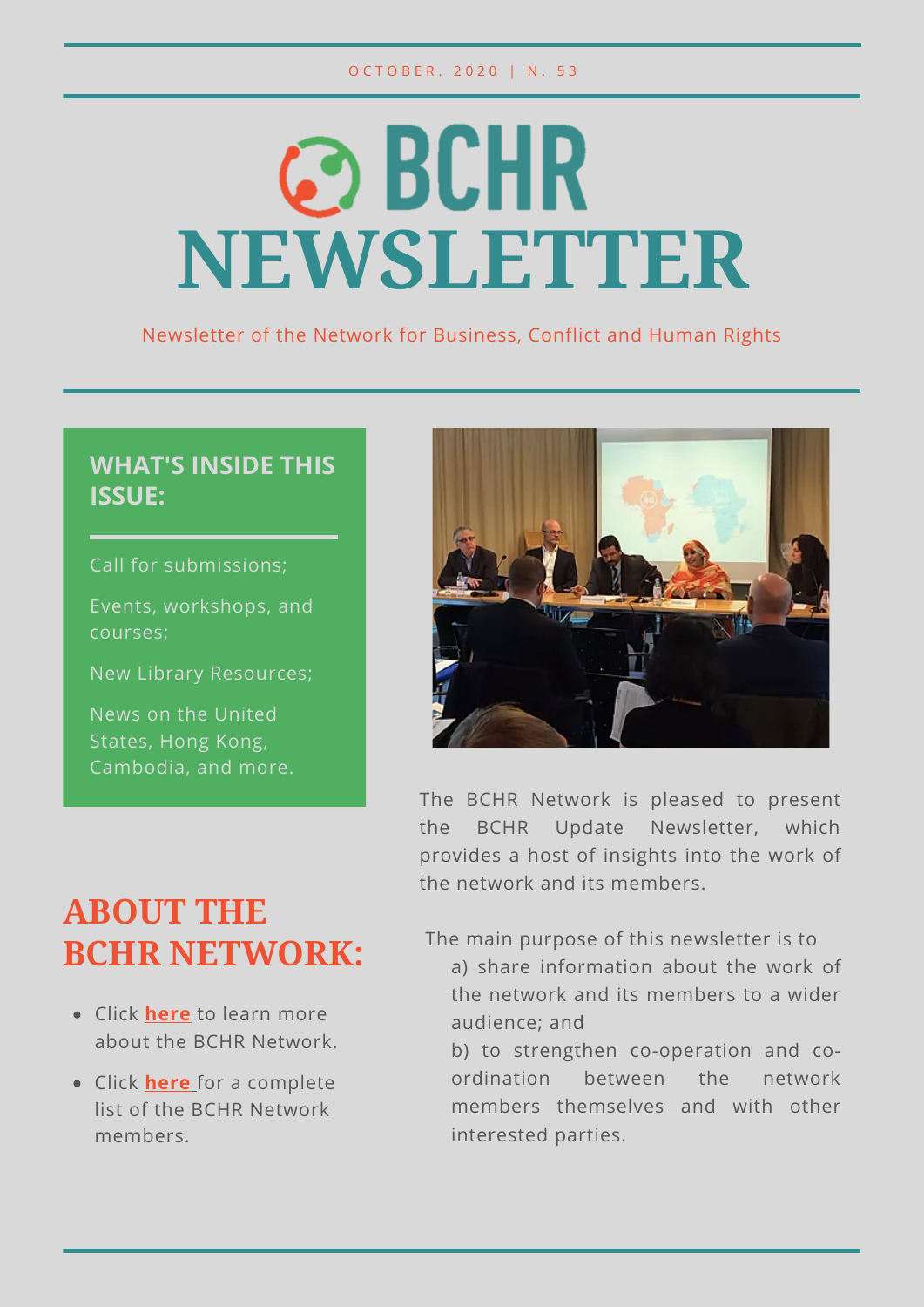### **INDEX / NEWSLETTER**

| 1. ANNOUNCEMENTS                         | pg3  |
|------------------------------------------|------|
| a. Public consultations, call for papers | pg3  |
| b. Events, workshops and courses         | pg5  |
| c. New Library Resources                 | pg6  |
| 2. INTERNATIONAL NEWS                    | pg7  |
| <b>BLOGS AND OPINIONS</b><br>3.          | pg10 |
| 4. SHARING AND POSTING MATERIALS         | pg13 |
| <b>5. ABOUT OUR NETWORK</b>              | pg14 |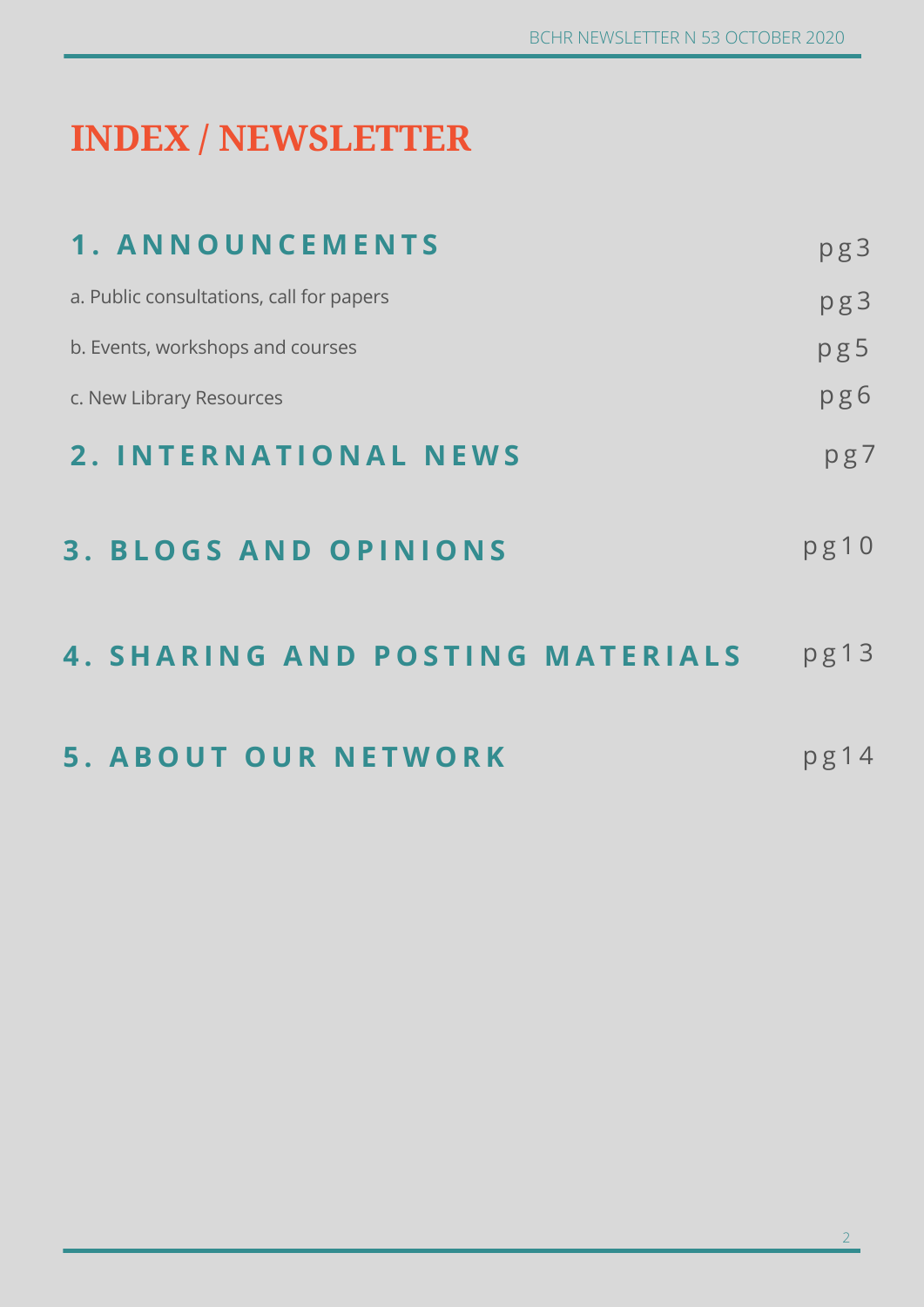#### **ANNOUNCEMENTS**

#### **CALL FOR PAPERS**

*Getting to Equal in a Changing World: Second Global Gender in Oil, Gas and Mining Conference*

**Deadline:** October 31 2020

The World Bank's Extractive Global Programmatic Support (EGPS) Trust Fund and Inter-American Development Bank are pleased to solicit proposals for the second Global Gender Oil, Gas and Mining Conference to be held virtually on March 3-4 2021.

The Organizing Committee is hoping for innovative sessions exploring the theme of *Getting to Equal in a Changing World.* To that end, interested stakeholders are welcome to submit case studies, papers, presentations, and emerging data that explore one or more of the conference's sub-themes. Submissions may take the form of full papers, power point presentations, visual media, ted-style talks, or other creative forms. They should discuss innovative ways in which women's rights and gender equality are being advanced in the oil, gas and mining sector. The submission should also identify and discuss the challenges, opportunities, interventions, and lessons learned.

Sub-themes include how to address specific vulnerabilities to gender-based violence; women's decision-making, voice, and agency; the need for more and better sexdisaggregated data in the extractive sector to be able to identify and solve the most pressing issues for women; how efforts to decarbonize energy systems and the greening of economies affect women; gender-dimensions in times of crisis; and the gender-dimensions related to the changing nature of work in oil, gas, and mining in light of digital disruption, new technologies, and automation.

Those interested should submit a 500-word abstract by October 31 2020 to wbextractives@worldbank.org. For more information on the conference and its subthemes as well as submission instructions, click **[here](https://www.worldbank.org/en/events/2020/09/09/getting-to-equal-in-a-changing-world-second-global-gender-in-oil-gas-and-mining-conference#2)**.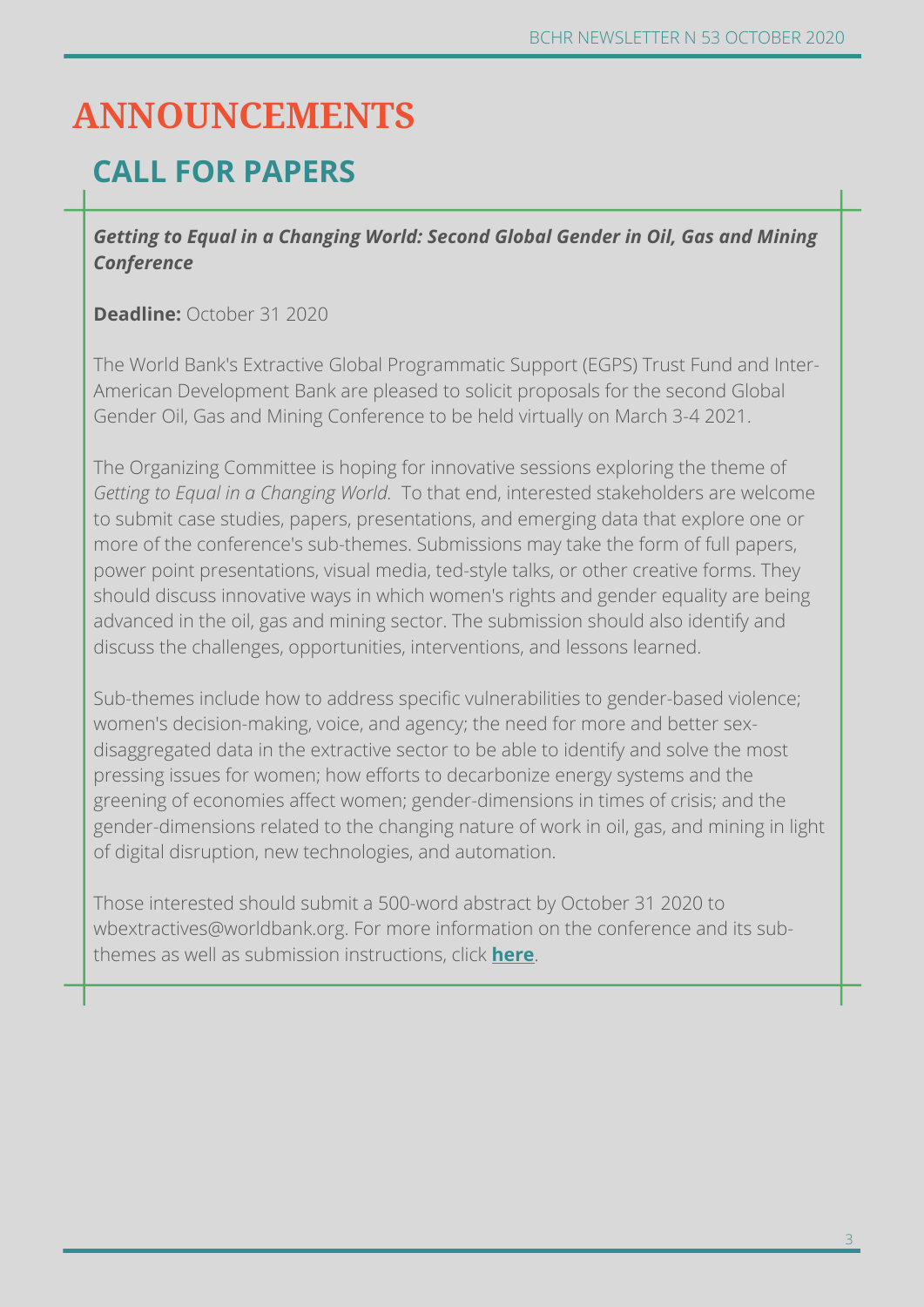#### *Human Enhancement and Advanced Technologies in Terrorism and Belligerencies*

#### **Deadline:** November 19 2020

TThe Minerva Center for the Rule of Law under Extreme Conditions (RLEC) at the University of Haifa, Faculty of Law and the Geography and Environmental Studies Department, invite submissions for participation in the fourth young researchers' workshop on "Human Enhancement and Advanced Technologies in Terrorism and Belligerencies". The workshop will be held at the Minerva Center, University of Haifa from 6 – 18 June 2021. Papers on welcomed on the topics from a variety of perspectives, including history, philosophy, sociology, geography, technology, economics, and politics. The purpose of this workshop is to convene a group of scholars for a discussions on human enhancement and advanced technologies and their relation to law and policy regarding terrorism / belligerency. This workshop will offer participants a balanced combination of rigorous scholarly discussion and more relaxed social interaction. Submissions are invited from young researchers, namely PhD candidates, Post-Doctoral fellows, and scholars up to 5 years since the completion of their PhD. Interested scholars should email an abstract of up to 500 words along with current CV by 19 November to the following address: minervaextreme[at]univ[dot]haifa[dot]ac[dot]il.

For more information on the workshop as well as submission instructions, click **[here](https://minervaextremelaw.haifa.ac.il/index.php/en/32-center-events/387-the-4th-young-researchers-workshop-on-terrorism-and-belligerency-call-for-submission)**.

#### *20 Years of UNSCR 1325 Women, Peace, and Security*

**Deadline:** November 1 2020

The Journal of Regional Security seek contributions to address the current challenges and regional perspectives on the The UN Security Council Resolution "Women, Peace and Security" 1325 through the following thematic areas: (1) The theoretically informed analysis of the impact of the Resolution on international relations, regional security and peacebuilding including new perspectives deriving from men and masculinity studies, intersectionality, foresight studies and ethics of care approach to human security; (2) the impact of the UNSCR 1325 on post-conflict reconstruction and peacebuilding, security sector governance and women's rights in the Western Balkans and other conflictaffected regions. Empirical case studies of local, national and regional translation of the Resolution into the new practices, policies and approaches towards peace and security governance; and (3) gendered aspects of security concerning COVID 19 pandemic, including empirical and theoretical studies exploring the impact of the health crisis on women in the context of peace, conflict and post-conflict reconstruction.

For more information on submission instructions, click **[here](https://www.gendercampus.ch/en/news/call-for-papers/20-years-of-unscr-1325-women-peace-and-security/?fbclid=IwAR2w1y4NxSSL9-2aG_YuN96of814ukw9hZ_jRE_iLXoZoBr3V1qSxRElHpo)**.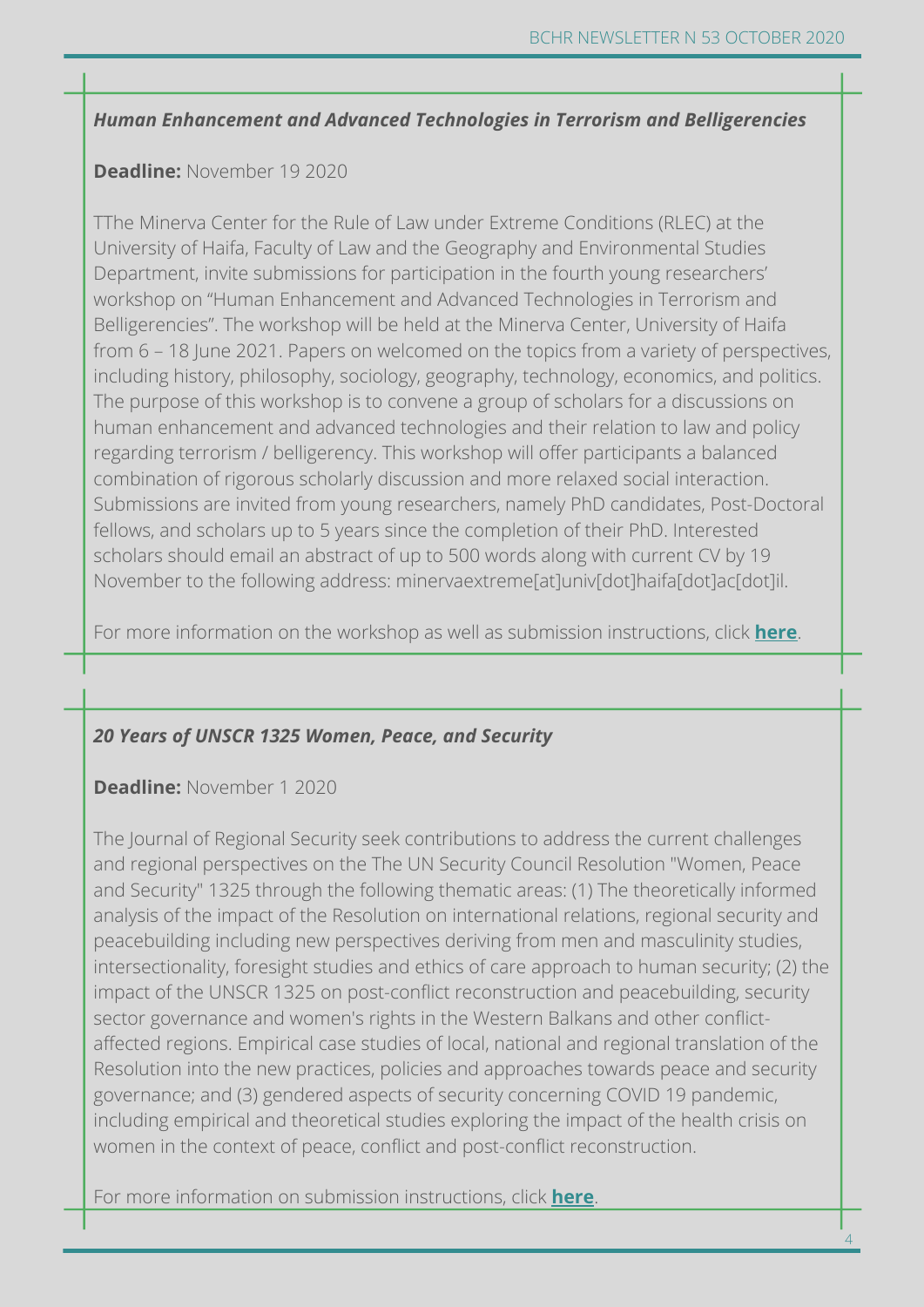5

#### **EVENTS, WORKSHOPS AND COURSES**

### **PREVENTING CONFLICT: WHAT ROLE FOR THE GUIDING PRINCIPLES IN PEACE AND SECURITY**

**Date:** November 18 2020 **Time:** 14:00 - 15:15 pm CET **Hosted by:** UN Working Group on Business and Human Rights

This session is part of the 2020 UN Forum on Business and Human Rights. The prevention planet.

#### Register for the forum **[here](https://www.ohchr.org/EN/Issues/Business/Forum/Pages/2020ForumBHR.aspx)**.

#### **INTERNATIONAL HUMANITARIAN LAW AND NON-STATE ACTORS**

**Date:** November 3 2020 **Time:** 6:00pm CET **Hosted by:** HILAC and Asser Press

of different reasons.

interactions in their co-edited volume International Humanitarian Law and Non-State

Register for the lecture **[here](https://www.asser.nl/education-events/events/?id=3151)**.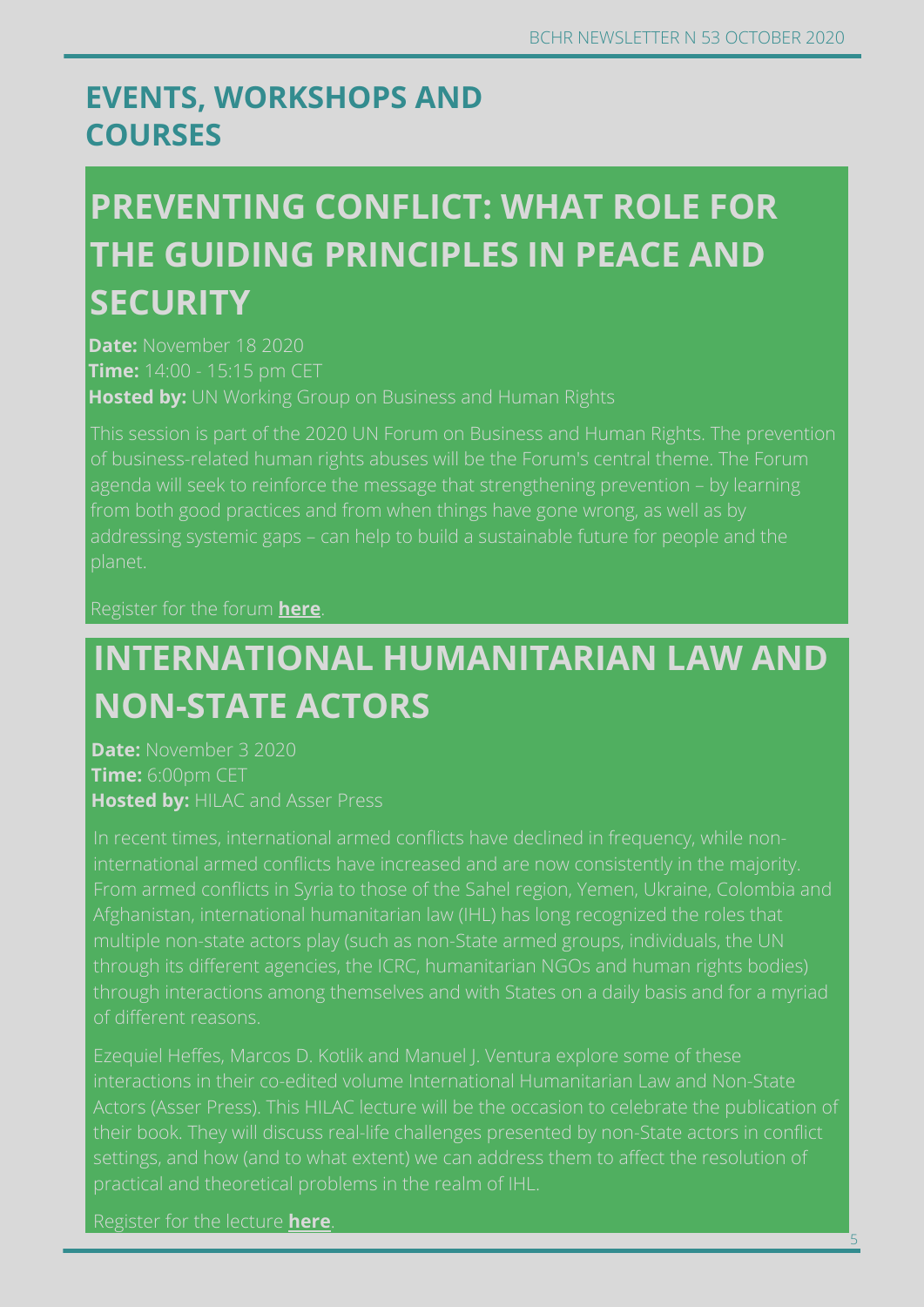#### **NEW LIBRARY RESOURCES**

#### **Learn more BUSINESS, HUMAN RIGHTS AND CONFLICT-AF[FECTED](https://www.cityu.edu.hk/slw/lib/doc/HRLF/20200730_(Roundtable_Series_on_NSL)_NSL_on_BHR.pdf) REGIONS: TOWARDS HEIGHTENED ACTION**

#### **Published:**  $|U|$  **21 2020**

**Source:** United Nations Working Group on the issue of human rights and transnational corporations and other business enterprises

In the report, the Working Group clarifies the practical steps and outlines practical measures that States and business enterprises should take to prevent and address business-related human rights abuse in conflict and post-conflict contexts, focusing on heightened human rights due diligence and access to remedy.

States are asked to both develop policies, regulations and enforcement measures which effectively address the risk of gross human rights abuses for businesses operating in conflict situations and to break down their internal silos when dealing with this issue.

The United Nations' peace and security architecture is urged to incorporate businesses into their strategies and programs. The Working Group recommends that this architecture move beyond the static assumption that business is good for peace through its presence, and instead assess and act upon the impacts - both positive and negative - that business has in conflict and peace.

Businesses are called on to complement their human rights due diligence with a conflict sensitive approach, which involves gaining a sound understanding of the twoway interaction between activities and context, and acting to minimize negative impacts. The Working Group proposes that businesses focus on three main steps: (1) identifying the root causes of tensions and potential triggers affecting a conflict, and the real and perceived grievances that can drive conflict; (2) mapping the main actors in the conflict and their motives, capacities, and opportunities to inflict violence, including affected stakeholders to the conflict and those using grievances and resources to mobilize others either for violence or peaceful conflict resolution; and (3) identifying and anticipating the way the businesses' own operations, products or services impact upon existing social tensions and relationships between the various groups, and/or create new tensions or conflicts.

The report also highlights the importance of post-conflict reconstruction and peacebuilding phases and the involvement of states and businesses in these processes. It identifies business participation in transitional justice processes as vital in these phases.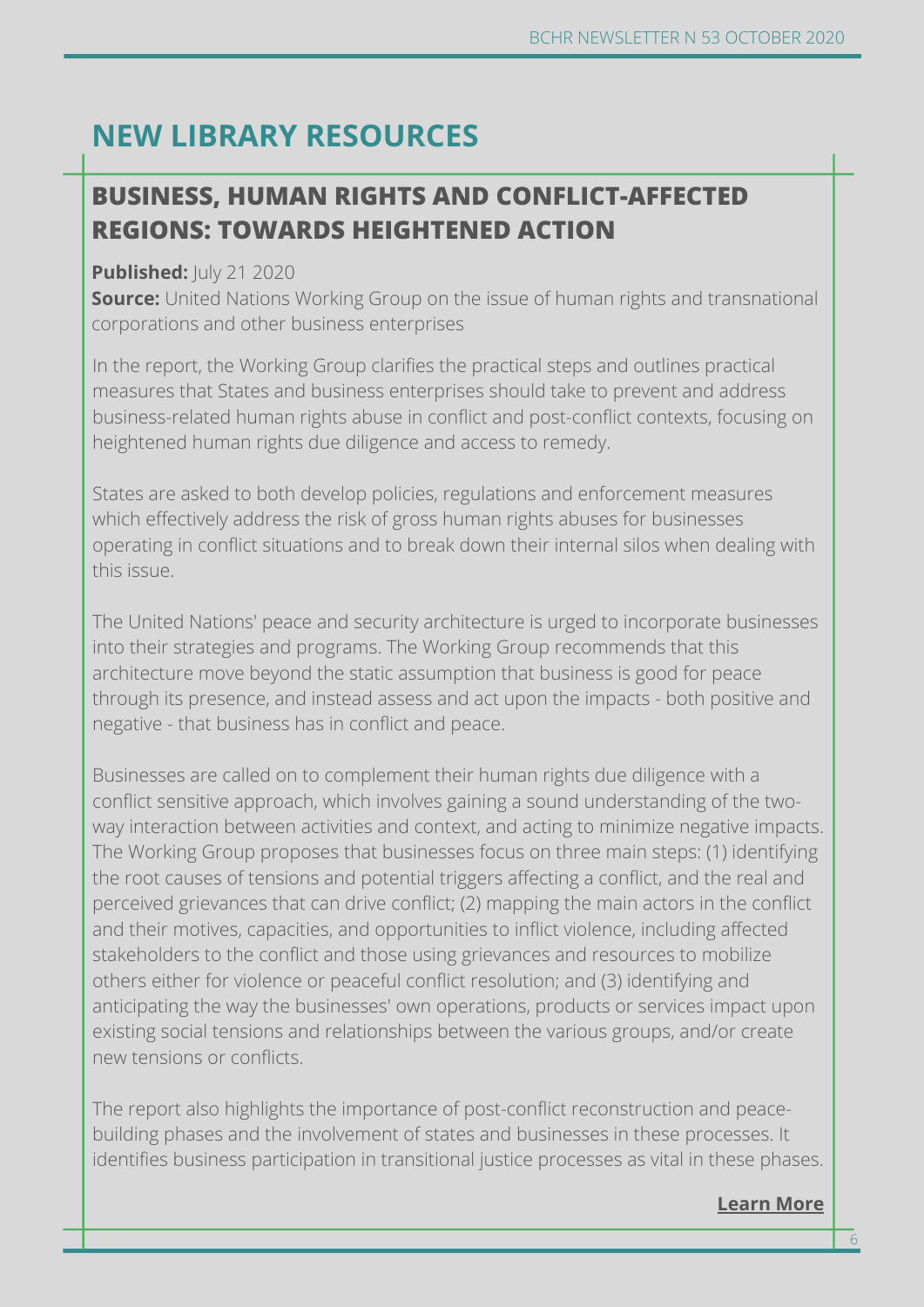#### **INTERNATIONAL NEWS**

# **TESLA URGED TO RESPECT INDIGENOUS RIGHTS IN SUPPLY CHAIN BY NOT SOURCING FROM NORILSK NICKEL**

**Published:** September 22 2020 **Source:** Business & Human Rights Resource Center

Over 70 NGOs have signed on to a letter urging Tesla to respect Indigenous rights in its supply chain, by not sourcing nickel mined by Nornickel (Norilsk Nickel), until the company makes effort to address the minimum standards set out by the UN Declaration on the Rights of Indigenous Peoples.

This request comes after major environmental disasters linked to Nornickel operations in the Arctic, including a 20,000 ton diesel spill which prompted the Russian President to declare a national emergency back in June.

The Business & Human Rights Resource Centre invited Tesla and Nornickel to respond. The companies did not.

**[Learn More](https://www.business-humanrights.org/en/latest-news/tesla-and-norilsk-nickel-urged-to-respect-indigenous-rights-by-ngos/)**

# **JCB TO BE INVESTIGATED AFTER UK GOVERNMENT BODY ACCEPTS LPHR COMPLAINT IS MATERIAL AND SUBSTANTIATED RELATING TO INVOLVEMENT IN ISRAEL'S HUMAN RIGHTS VIOLATIONS AGAINST PALESTINIANS**

**Published:** October 12 2020 **Source:** Lawyers for Palestinian Human Rights

demolitions and settlement construction in the occupied Palestinian territory that<br>result in serious human rights violations The UK-based construction equipment company, JCB, is to be investigated after a UK Government body found today that key aspects of a human rights complaint by the UK legal charity Lawyers for Palestinian Human Rights (LPHR) are "material and substantiated", in relation to the use of its heavy machinery in Israel's illegal result in serious human rights violations.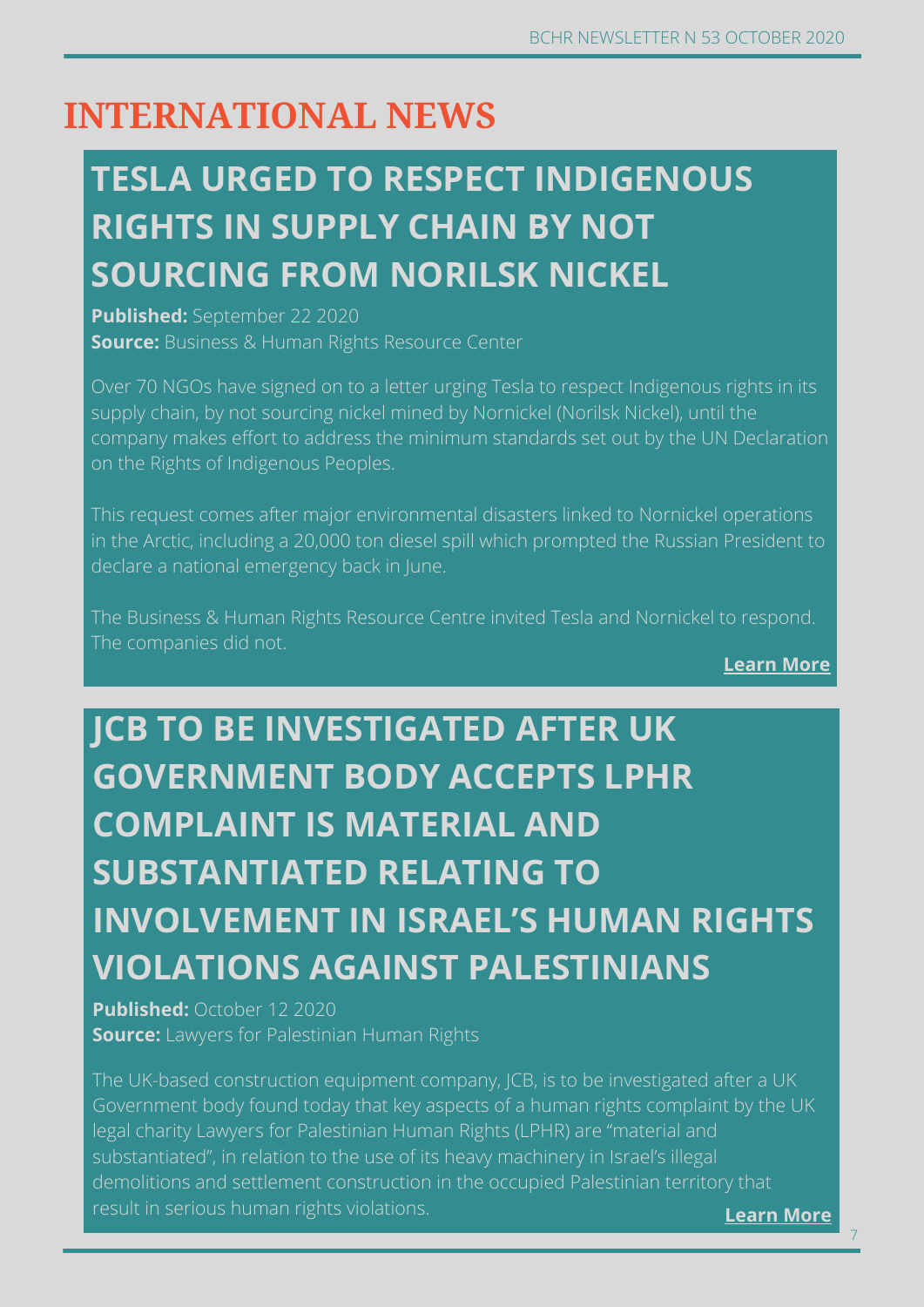### **CAMBODIA: COVID-19 OUTBREAK RAISES SERIOUS GLENCORE UK FOR TOXIC SPILL IN CHAD OECD COMPLAINT FILED AGAINST**

**Published:** September 10 2020 **Source:** RAID

Three human rights groups today filed a complaint with the Organization for Economic Co-operation and Development (OECD) detailing environmental and human rights harms at Glencore's Badila oil operations in Chad. Glencore is one of the world's largest natural resource companies and is listed on the London Stock Exchange. The filing marks the first time that Glencore is facing an OECD complaint in the UK. The OECD filing comes on the two-year anniversary of a toxic wastewater spill on 10 September 2018 when a basin that was holding produced water, a by-product of crude oil production, collapsed at the Badila oilfield in southern Chad. Eighty-five million litres of wastewater (the equivalent of 34 Olympic-sized swimming pools) flooded agricultural fields before pouring into the local Nya Pende River. According to residents, the basin had been leaking weeks before it collapsed, but Glencore failed to properly address the problem or to warn local residents about the impending danger. A few weeks later, local residents also reported an oil pipe leak.

**[Learn More](https://www.raid-uk.org/blog/oecd-complaint-filed-against-glencore-uk-toxic-spill-chad)**

# **COMPANIES MUST TAKE ACTION TO RESPECT THE RIGHTS OF COMMUNITIES AT RISK IN EAST AFRICA'S OIL FRONTIER**

**Published:** September 10 2020 **Source:** Oxfam

In research released today alongside FIDH and partner organizations, Oxfam highlighted the major risks of oil projects led by French energy giant Total in Uganda and Tanzania, which would require over 12,000 families to lose land and endanger sensitive and vital ecosystems.

Two new community-based human rights impact assessments highlight serious, ongoing challenges and future risks linked to these projects. While independent research pieces, both reports offer community-driven recommendations urging oil companies and governments, who are on the verge of making their final investment decision, to take urgent measures to avoid a human and environmental disaster.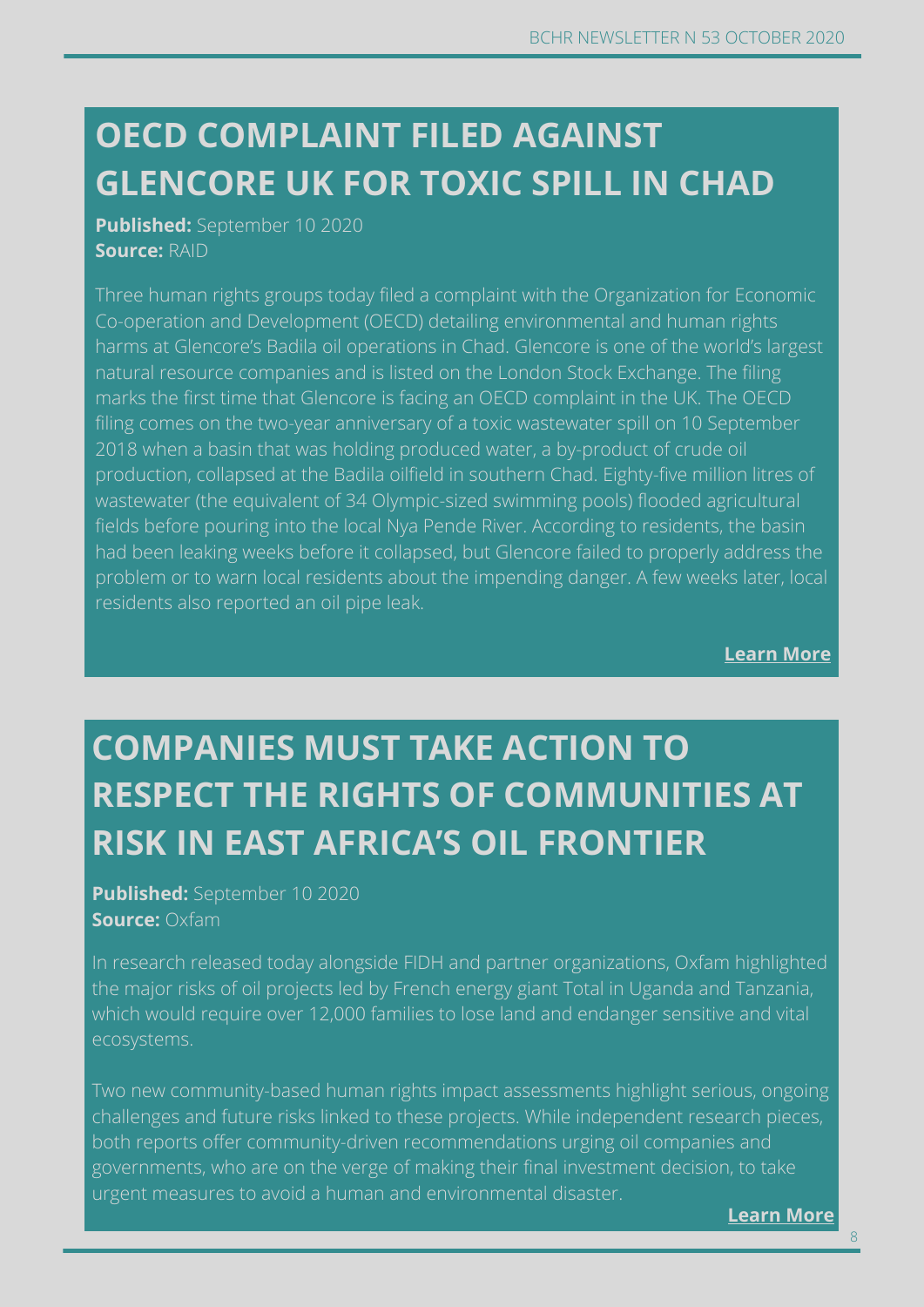# **ENGAGED IN HIGH-END COMMERCIAL CONCERNS OVER WORKERS' RIGHTS DEVELOPMENT ON LAND OWNED BY MYANMAR: JAPANESE COS. ALLEGEDLY BURMESE MILITARY CURRENTLY FACING UN GENOCIDE CHARGES**

**Published:** September 2 2020 **Source:** Business & Human Rights Resource Center

A report by the Justice for Myanmar highlights the alleged involvements of companies in Y Complex, a development built on a land belonging to the Myanmar military. The report notes that the Myanmar military have been accused by the United Nations of carrying out genocide against the Rohingya people and crimes against humanity against other ethnic minority groups. Business and Human Rights Resource Centre invited the companies to respond to the concern raised in the report, except JBIC since it is a public entity.

**[Learn More](https://www.business-humanrights.org/en/latest-news/myanmar-japanese-cos-allegedly-engaged-in-high-end-commercial-development-on-land-owned-by-burmese-military-currently-facing-un-genocide-charges/)**

# **AT LEAST 50 FEARED DEAD IN DR CONGO MINE COLLAPSE**

**Published:** September 12 2020 **Source:** Aljazeera

At least 50 people are feared dead after a gold mine collapsed in the eastern Democratic Republic of the Congo (DRC), local authorities have said.The accident in the makeshift mine occurred on September 12 following heavy rains in the town of Kamituga in South Kivu province.

Thousands of informal miners operate in and around mines in DRC, which produces more than half of the world's cobalt, a key component in electric car batteries. Mining accidents are common, with dozens of deaths every year in mines where often illequipped diggers burrow deep underground in search for ore.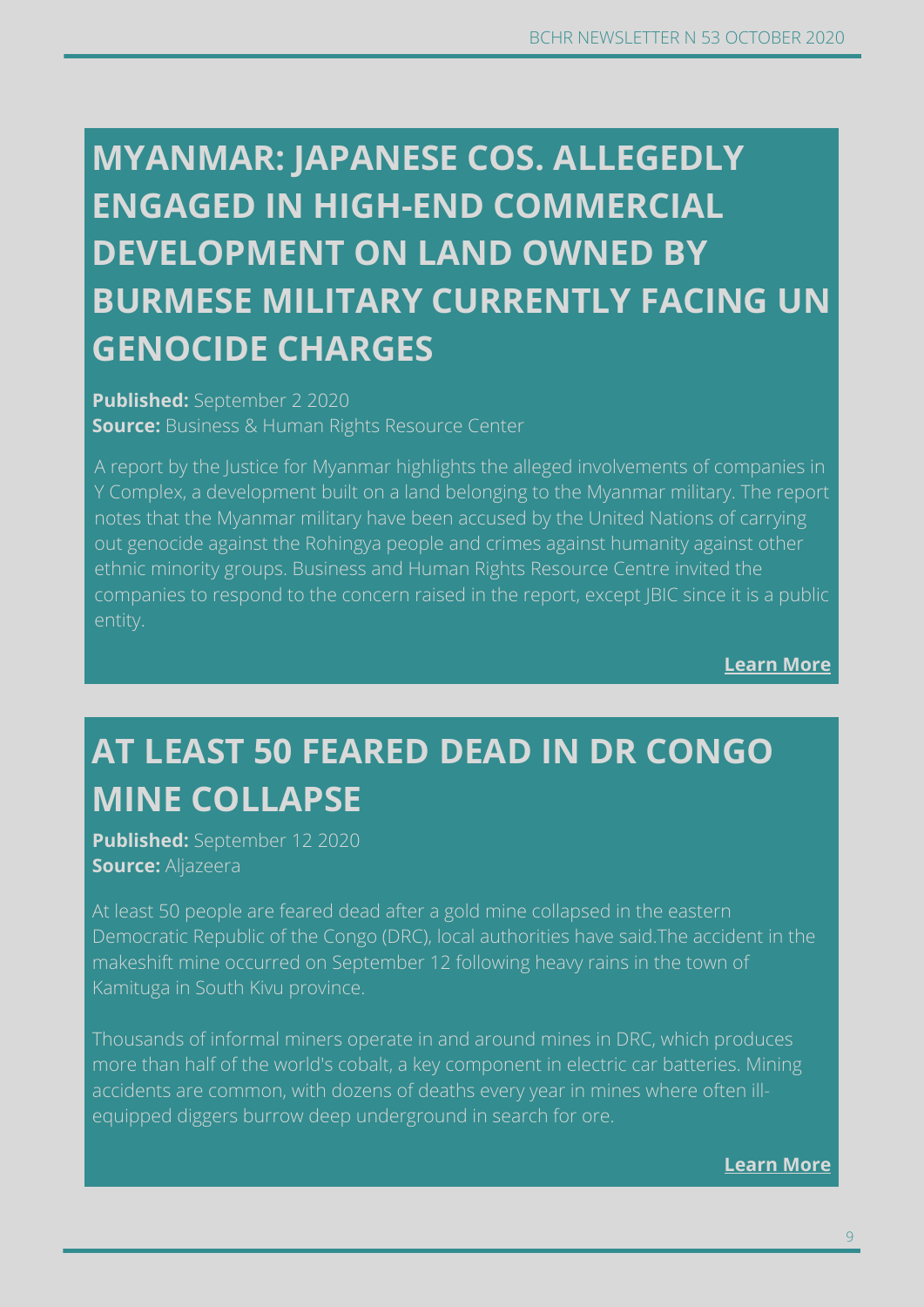#### **BLOGS AND OPINIONS**

### **WATER WARS: HOW CONFLICTS OVER RESOURCES ARE SET TO RISE AMID CLIMATE CHANGE**

**Published:** September 7 2020 **Author:** Anastasia Moloney **Source:** World Economic Forum

From Yemen to India, and parts of Central America to the African Sahel, about a quarter of the world's people face extreme water shortages that are fueling conflict, social unrest and migration, water experts said. With the world's population rising and climate change bringing more erratic rainfall, including severe droughts, competition for scarcer water is growing, with severe consequences. Disputes over water have for millenia served as a flashpoint, driving political instability and conflict.

"If there is no water, people will start to move. If there is no water, politicians are going to try and get their hands on it and they might start to fight over it," warned the head of international cooperation at the Netherlands' foreign ministry. **[Learn More](https://www.weforum.org/agenda/2020/09/climate-change-impact-water-security-risk)** 

### **GLOBAL SUPPLY CHAINS—WHERE ART THOU IN THE BHR TREATY?**

**Published:** September 7 2020 **Author: Justine Nolan Source:** OpinioJuris

The growing influence of global supply chains, the unprecedented power of some large corporations, and the extent of labour exploitation around the world means that regulating supply chains must be a critical part of any global effort to set rules for responsible business conduct. But there is not a single mention of global supply chains in the second revised draft business and human rights treaty issued in August 2020; so how does the latest version of the draft treaty deal with this?

**Learn more** The draft treaty refers to 'business relationships,' including any relationship between natural or legal persons to conduct business activities and activities conducted through affiliates or other structures. This is broader than the 2019 revised draft treaty which used a similar definition but referred to it as relevant to defining a business' contractual relationship. This substitution is important because such relationshi[ps are not alw](https://amazonwatch.org/news/2020/0702-mining-on-indigenous-territories-brings-devastation)ays marked by direct legal connections between suppliers and the supply chain 'captain.' In using this terminology, the draft treaty acknowledges this broader relationship and partially dismisses formal limitations posed by the corporate form. **[Learn More](http://opiniojuris.org/2020/09/07/bhr-symposium-global-supply-chains-where-art-thou-in-the-bhr-treaty/)**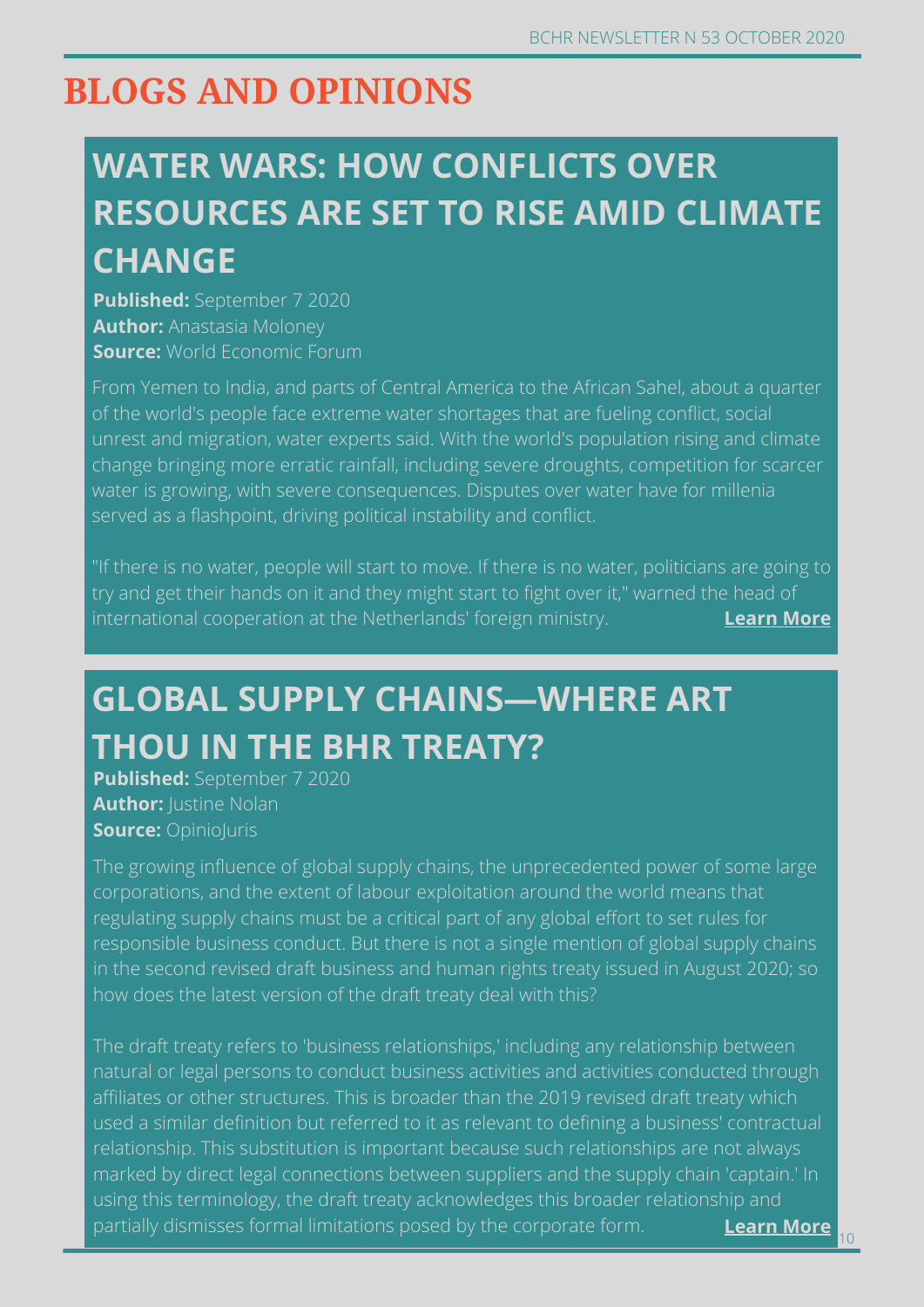### **THE EFFECT OF COVID-19 ON PEACE AGREEMENT IMPLEMENTATION**

**Published:** October 14 2020

**Author:** Madhav Joshi, Myla Jabilles Leguro, Håvard Mokleiv Nygård, Stephen Oola & Matthew Hauenstein

**Source:** Peace Research Institute Oslo (PRIO)

On 9 April 2020, the UN Secretary-General António Guterres raised concerns that the COVID-19 pandemic could stall peace processes and destabilize hardwon peace. These concerns are reflected in UNSC 2532. While no peace processes have collapsed due to COVID-19, several are facing implementation slowdowns. In particular, implementation processes that require mobilization of civilians and resources at the local level are facing challenges, as the pandemic has debilitated and dispersed citizen agency and diverted critical resources toward crisis response. In this paper, the authors look at recent peace agreement implementation data from Colombia, South Sudan, and the Philippines (BARMM). They recommend that local, national, and international stakeholders provide support for implementing peace during this pandemic and beyond.

**[Learn More](https://www.prio.org/utility/DownloadFile.ashx?id=2118&type=publicationfile)**

#### **RETHINKING MSIS: TIME TO BURY MSIS?— NOT SO FAST**

**Published:** October 1 2020 **Author:** Bennett Freemean **Source:** Human Rights@Harvard Law Blog

The Voluntary Principles on Security and Human Rights (VPSHR) is a multi-stakeholder initiative (MSI) with the purpose of ensuring human rights safeguards for oil and mining company security arrangements with military, police and private providers in conflict zones and in proximity to local indigenous communities. It strengthens corporate accountability and fills gaps in government responsibility—through its standards and processes as well as its multi-stakeholder engagement. The VPSHR attempts to protect rights, safeguard communities and save lives in those conflict zones as well as in indigenous and other local communities—and to improve the conduct of host country governments and security forces.

But it has fallen short of perfect consistency. The efficacy and credibility of VPSHR has been undermined by inadequate external transparency and accountability. VPSHR should closely examine the key findings and observations and the six cross-cutting insights put forward by Not Fit-for-Purpose.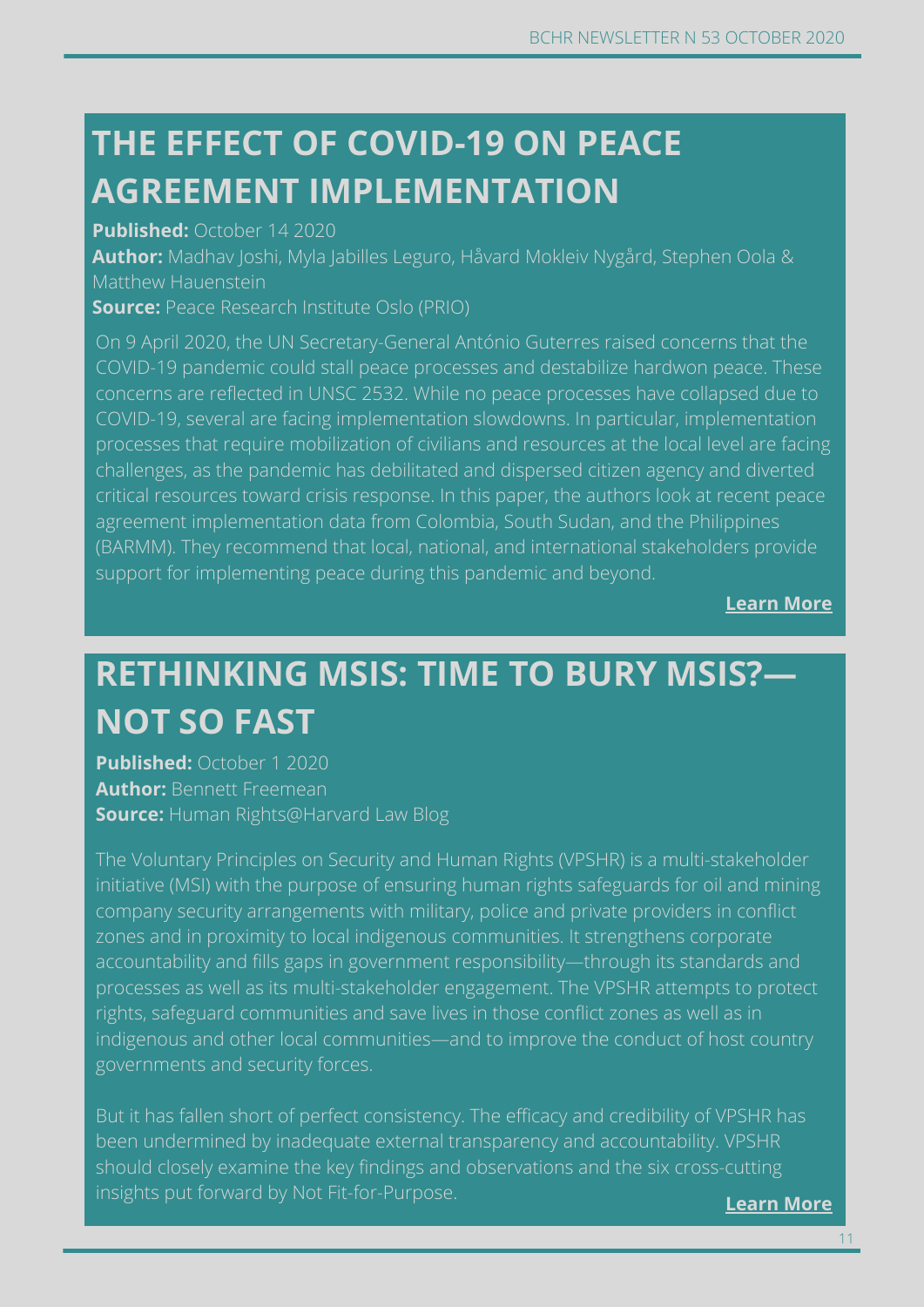# **FIVE STRATEGIES CORPORATIONS USE TO AVOID RESPONSIBILITY FOR HUMAN RIGHTS ABUSE**

**Published:**  $|U|$  **21 2020 Author:** Virginia Sandojo **Source:** The Centre for Research on Multinational Corporations

Five main strategies that enable corporations to avoid responsibility for harms caused were identified, which manifest themselves in a wide array of actions that obstruct justice, distort facts, and frustrate remedy for affected communities.

- Constructing deniability This happens when companies hide behind complex 1. supply chains, outsource high-risk activities to subcontractors, or decide to suddenly shut down subsidiaries, obscuring the role in any harms caused.
- Avoiding liability through judicial strategies The use of judicial strategies to ward off 2. public scrutiny and respond to allegations from communities, workers and human rights defenders.
- Districting and obfuscating stakeholders Confusing stakeholders by spreading 3. misleading information, manipulating scientific research, or abusing certification standards.
- Undermining defenders and communities Silencing critics by attacking and 4. criminalising human rights defenders, dividing communities with bribes and undermining unions.
- 5. Utilizing state power This refers to the behaviour by companies that leverage their power with states to obtain favourable treatment, security and impunity.

**[Learn More](https://www.somo.nl/five-strategies-corporations-use-to-avoid-responsibility-for-human-rights-abuses/)**

### **EU: A WATERSHED MOMENT ON CORPORATE ACCOUNTABILITY?**

**Published:** September 1 2020 **Author:** Richard Gardiner **Source:** Global Witness

**Learn more** requirements on all business enterprises, to respect human rights an[d the environ](https://amazonwatch.org/news/2020/0702-mining-on-indigenous-territories-brings-devastation)ment. Civil society calls on the European Parliament developing proposals for a new law on corporate accountability EU to introduce legislation on corporate due diligence. They point to the fact that voluntary measures have proved vastly insufficient and new legislation is urgently needed to establish clear, robust and enforceable cross-sectoral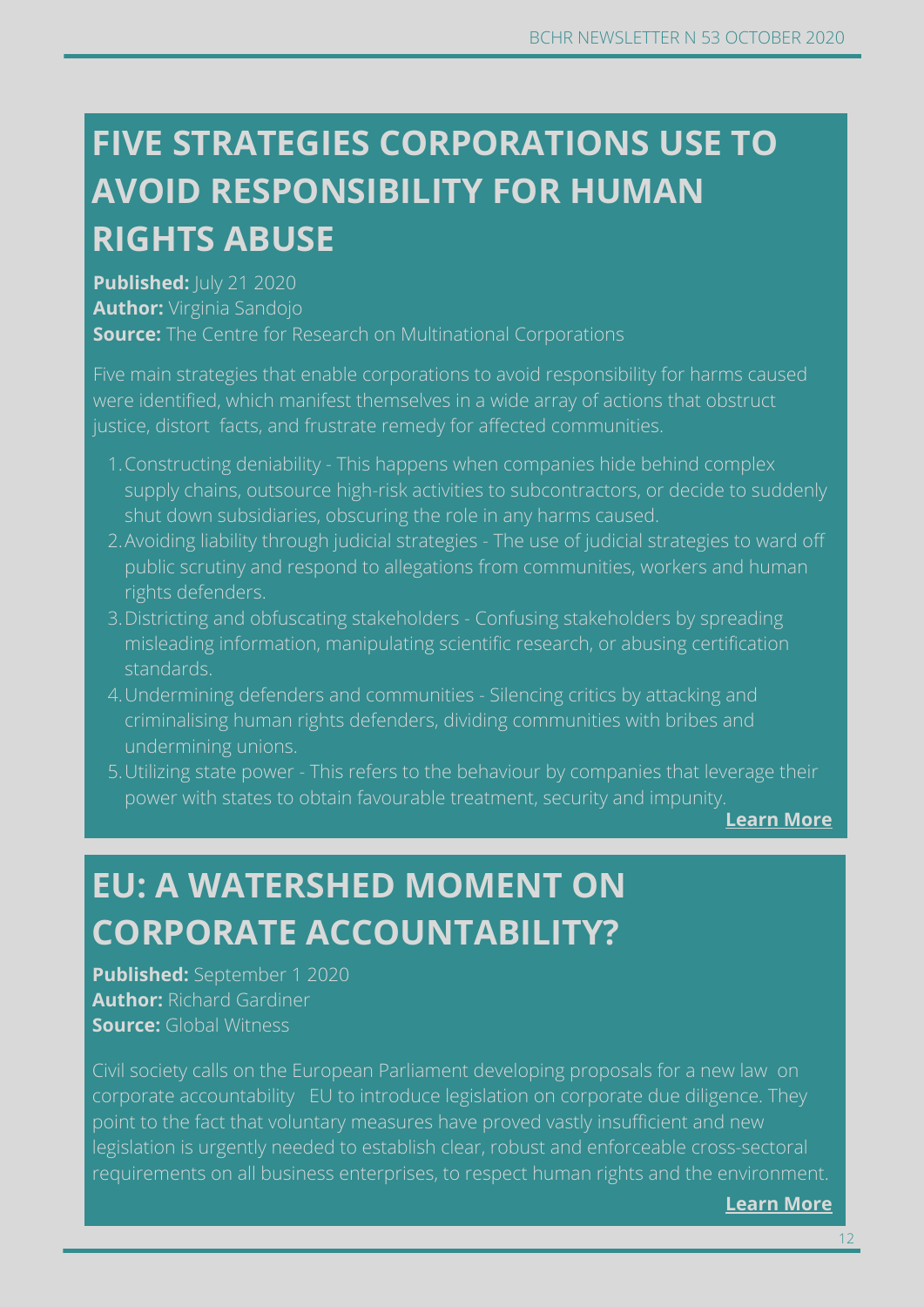#### **SHARING AND POSTING MATERIALS**

We very much welcome your comments and suggestions for how the BCHR newsletter can better serve the network's needs and interests as well as those of its members.

We kindly invite you to share this newsletter with academics, NGO and practitioners that might be interested in its content.

If you are interested in contributing to future editions of the newsletter, please do not hesitate to contact us at **maria.prandi@networkbchr.org.**